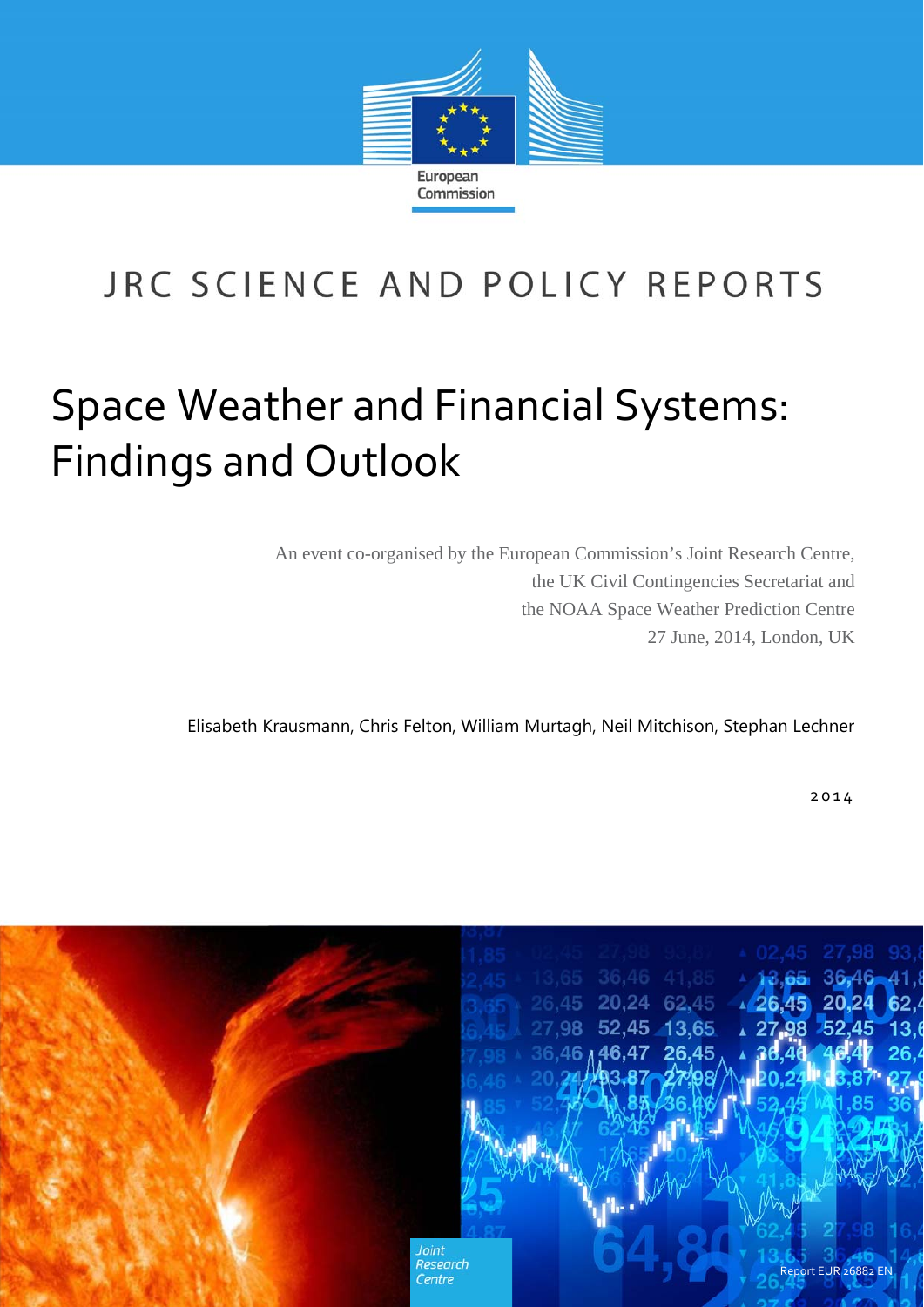European Commission Joint Research Centre Institute for the Protection and Security of the Citizen

Contact information Elisabeth Krausmann Address: Joint Research Centre, Via E. Fermi 2749, 21027 Ispra (VA), Italy E-mail: elisabeth.krausmann@jrc.ec.europa.eu

https://ec.europa.eu/jrc

#### Legal Notice

This publication is a Science and Policy Report by the Joint Research Centre, the European Commission's in-house science service. It aims to provide evidence-based scientific support to the European policy-making process. The scientific output expressed does not imply a policy position of the European Commission. Neither the European Commission nor any person acting on behalf of the Commission is responsible for the use which might be made of this publication.

Image credits: Solar eruption: www.nasa.gov, Stock market: ©Julien Eichinger – Fotolia.com

JRC92297

EUR 26882 EN

ISBN 978-92-79-43554-6

ISSN 1831-9424

doi:10.2788/18855

Luxembourg: Publications Office of the European Union, 2014

© European Union, 2014

Reproduction is authorised provided the source is acknowledged.

#### Abstract

Space weather can affect both ground-based and space-borne infrastructures, potentially resulting in failures or service disruptions across the globe and causing damage to equipment and systems. With society having become increasingly reliant on the services these infrastructures provide, a more thorough analysis of the risk due to extreme space weather is warranted. Most studies on the impact of space weather on infrastructures focus on the high-voltage power grid, aviation and communication. A less well-known area of potential vulnerability is the impact of space weather on the financial services sector. Elements of this sector's operations depend on accurate timing, a service which is increasingly provided by space based – and therefore space weather prone technologies. The Global Navigation Satellite Systems (GNSS), for example, are commonly used for deriving time stamps for financial transactions. In order to address this topic, the Joint Research Centre of the European Commission, the UK Civil Contingencies Secretariat, and the US National Oceanic and Atmospheric Administration jointly organised the "Space weather and financial services" workshop in London on 27 June 2014. The half-day workshop was attended by 50 representatives of the financial service industry, insurance, European and US government agencies, regulators, academia and the European Commission. The objectives of the workshop were to discuss the potential impact of extreme space weather on financial services, in particular through the effect on timing systems of a loss of GNSS services, and to raise the awareness of this risk in the sector. This report presents the findings of this workshop.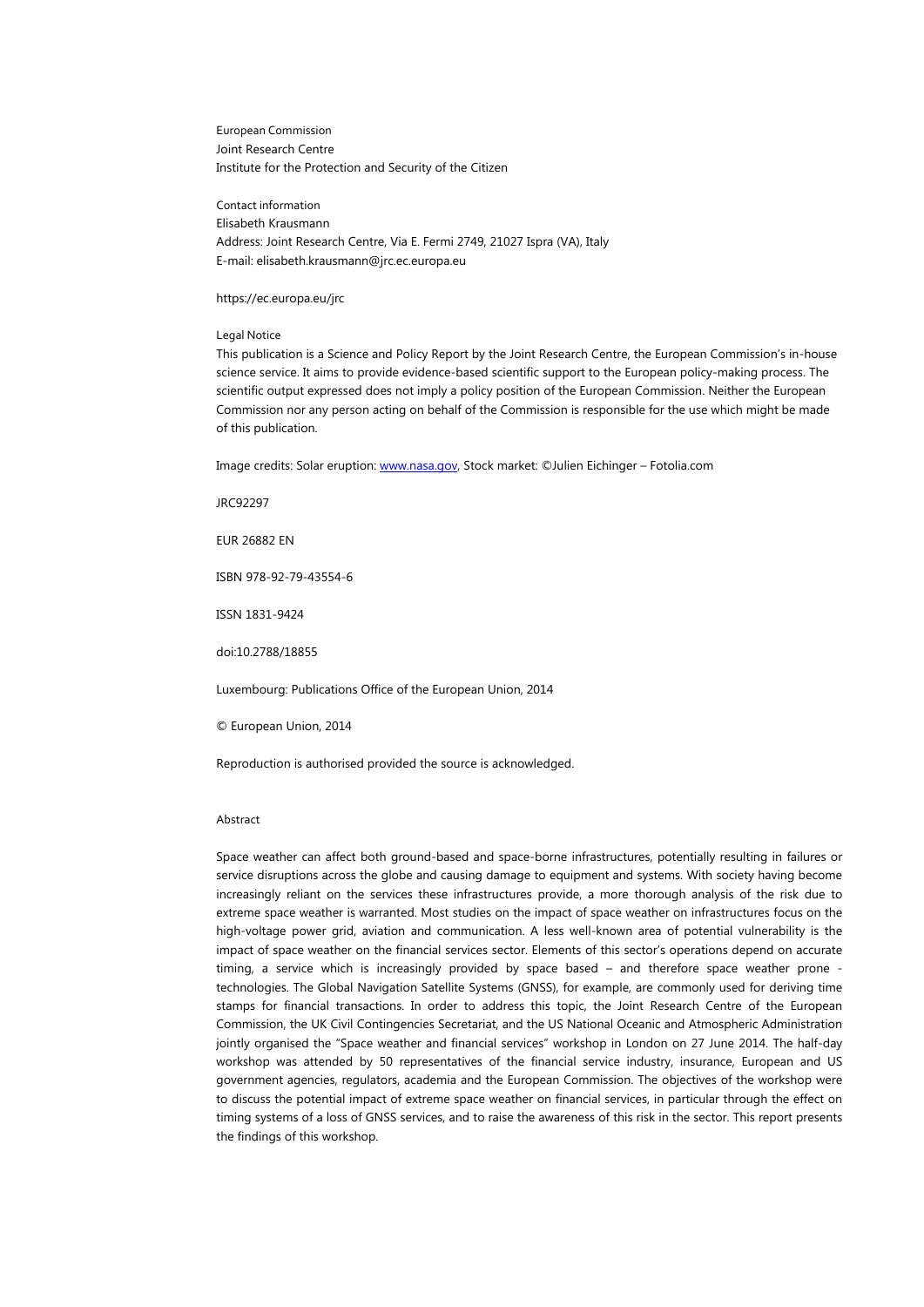## **Space Weather and Financial Systems: Findings and Outlook**

An event co-organised by the European Commission's Joint Research Centre, the UK Civil Contingencies Secretariat and the NOAA Space Weather Prediction Centre

27 June 2014, London, United Kingdom

*Elisabeth Krausmann*\**, Chris Felton*† *, William Murtagh*‡ *, Neil Mitchison*\**, Stephan Lechner*\*

\*European Commission, Joint Research Centre, Institute for the Protection and Security of the Citizen, Italy † Civil Contingencies Secretariat, Cabinet Office, United Kingdom ‡ Space Weather Prediction Centre, NOAA, USA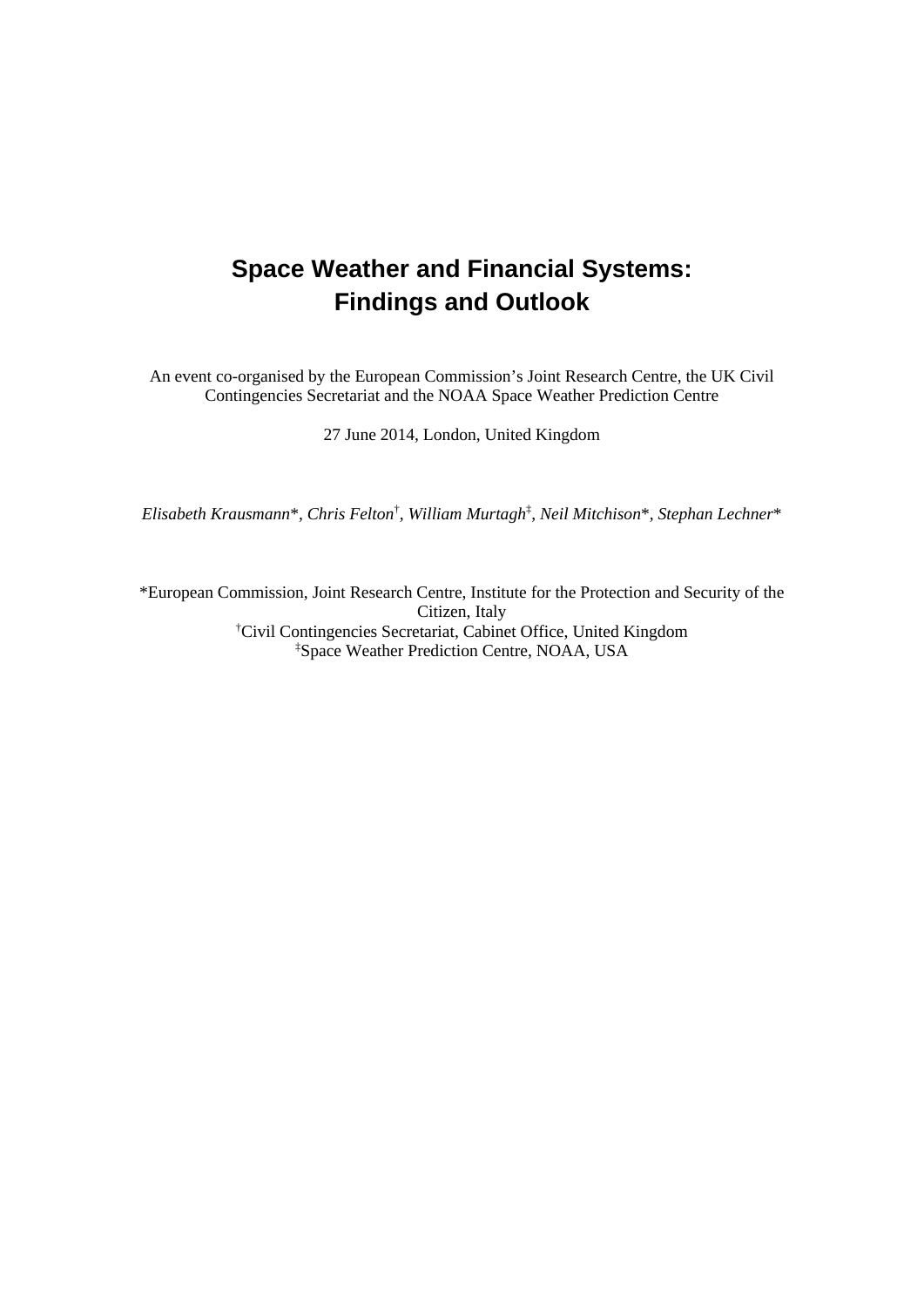## **Executive Summary**

Space weather can affect both ground- and space-based infrastructures, potentially resulting in failures or service disruptions across the globe and causing damage to equipment and systems. With society having become increasingly reliant on the services these infrastructures provide, a more thorough analysis of the risk due to extreme space weather is warranted.

Most studies on the impact of space weather on infrastructures focus on the high-voltage power grid, aviation and communication. A less well-known area of potential vulnerability is the impact of space weather on the financial services sector. Elements of this sector's operations depend on accurate timing, a service which is increasingly provided by spacebased – and therefore space-weather-prone – technologies. The Global Navigation Satellite Systems (GNSS), for example, are commonly used for deriving time stamps for financial transactions.

In order to address this topic, the Joint Research Centre of the European Commission, the UK Civil Contingencies Secretariat, and the US National Oceanic and Atmospheric Administration jointly organised the "Space weather and financial services" workshop in London on 27 June 2014. The half-day workshop was attended by 50 representatives of the financial service industry, insurance, European and US government agencies, regulators, academia and the European Commission. The objectives of the workshop were to discuss the potential impact of extreme space weather on financial services, in particular through the effect on timing systems of a loss of GNSS services, and to raise awareness of this risk in the sector.

The main workshop conclusions are:

- Space weather has a global footprint and can affect multiple infrastructures at the same time.
- The susceptibility of society to space weather is increasing due to its reliance on services provided by vulnerable infrastructures and interdependencies between infrastructures.
- Interdependencies between critical infrastructures need to be considered in the spaceweather risk assessment. These interdependencies are complex and therefore not yet fully understood and routinely assessed.
- Elements of the financial sector's operations depend on accurate timing which is often provided by vulnerable space-borne infrastructures, such as GNSS.
- During extreme space weather the severe disruption or loss of GNSS services seems certain, although timing services are more resilient than those used for navigation. Other timing methods or holdover capability are therefore required, and alternative, fairly inexpensive, options exist.
- The vulnerability of the financial services sector internationally to extreme space weather appears to vary, and awareness among operators and regulators globally is currently limited.
- Resilience to space weather across the financial services sector needs to be built. This includes the identification of its vulnerabilities and any mitigation (including earlywarning services) it needs to make the sector's activities more resilient.
- There are European and US space-weather forecasting capabilities to support early warning of governments and vulnerable industries.
- Multilateral and international collaboration for emergency-response planning is necessary to cope with extreme events.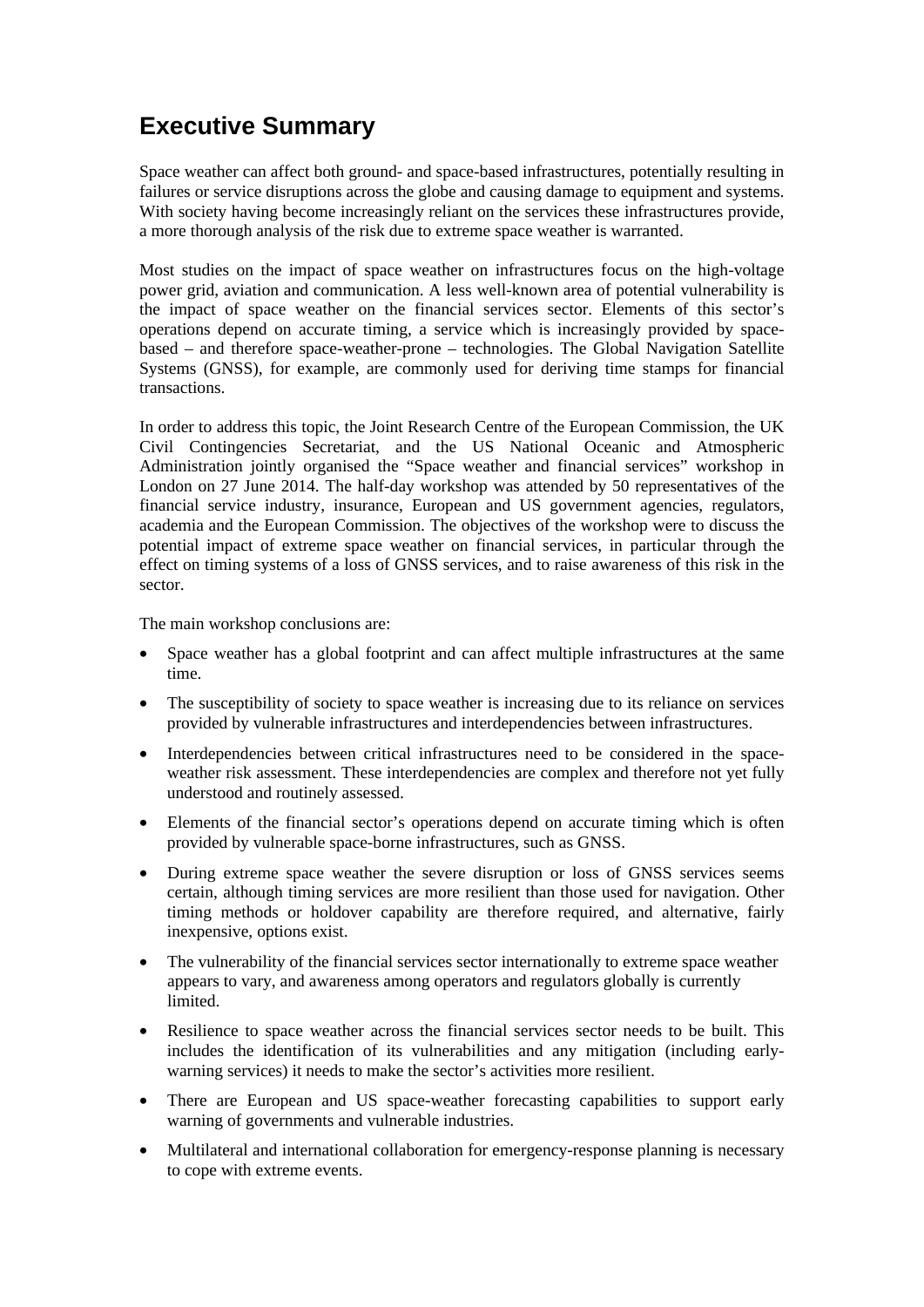## **Table of Contents**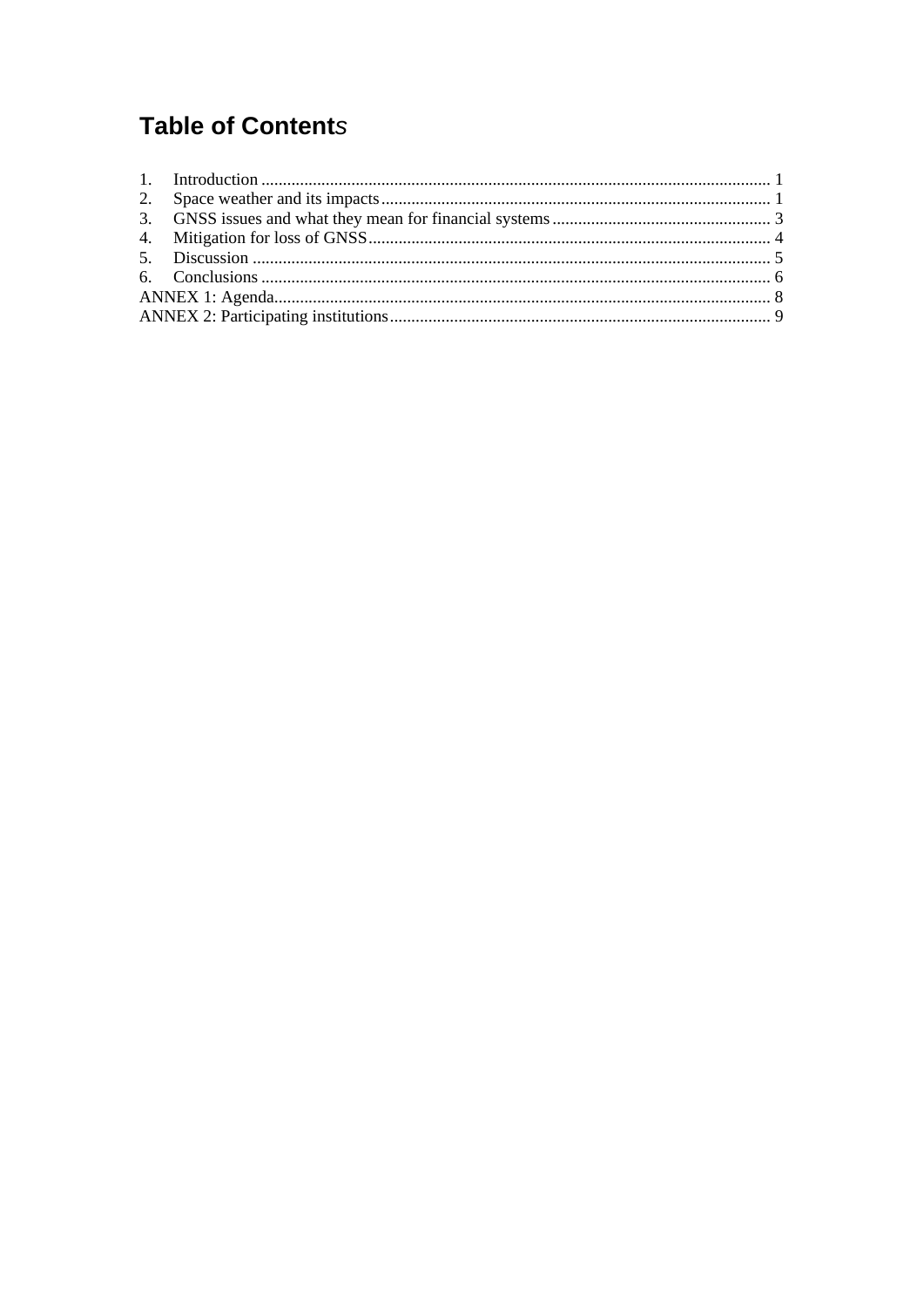### **1. Introduction**

Solar activity shapes the space environment near the Earth and influences our planet's magnetosphere and upper atmosphere. This so-called space weather can affect both groundbased and space-borne infrastructures, potentially resulting in failures or service disruptions and causing damage to equipment and systems. With society becoming increasingly reliant on the services these infrastructures provide, a more thorough analysis of the risk resulting from extreme space weather is warranted.

Most studies on the impact of space weather on infrastructures focus on the high-voltage power grid - the backbone of modern society, aviation and communication. A potential area of concern that has been identified (e.g. RAE, 2013<sup>1</sup>) but is relatively less well known than for other sectors is the impact of space weather on the financial services sector. This sector depends on accurate timing, a service which is increasingly provided by space-weather-prone technologies. The Global Navigation Satellite Systems (GNSS), for example, are commonly used for deriving time stamps for financial transactions. Precision in timing is therefore critical, in particular for high-speed trading.

In order to address this topic, the Joint Research Centre (JRC) of the European Commission, the UK Civil Contingencies Secretariat (CCS), and the US National Oceanic and Atmospheric Administration (NOAA) jointly organised the "Space weather and financial services" workshop in London on 27 June 2014. The main aim of the event was to discuss the potential impact of extreme space weather on financial services, in particular through the effect on timing systems of a loss of GNSS services, and to raise the awareness of this risk in the financial sector. In addition, the workshop aimed to encourage the financial services industry to assess the space-weather risk to its systems in general, and to consider what mitigation measures might be needed.

The half-day workshop was attended by 50 representatives of the financial services industry (major European and non-European banks and industry bodies, the London Stock Exchange), insurance, European and US government agencies, regulators, academia and the European Commission. The main conclusions of the workshop are summarised in the following sections. The workshop programme and the list of participating institutions are provided in Annexes 1 and 2.

## **2. Space weather and its impacts**

 $\overline{a}$ 

The first session of the workshop introduced the origin and characteristics of space weather, as well as its potential impacts on critical infrastructures. Three speakers from NOAA, the JRC, and CCS examined the problem from phenomenological, risk-assessment and emergency-planning perspectives.

Past space-weather-induced infrastructure damage and service outages, e.g. in 1989 or 2003, showed that the impact of space weather is global, and can affect multiple infrastructures simultaneously. The impact ranges from failure of GPS-based positioning or the rerouting of flights on polar routes to power outages and the loss of satellites. The potential for global impact is exacerbated by the increasing reliance of modern society on critical infrastructures. The GNSS, for instance, facilitate a wide range of commercial activities, such as aviation,

<sup>&</sup>lt;sup>1</sup> Royal Academy of Engineering (2013) Extreme space weather: impacts on engineered systems and infrastructure, United Kingdom, ISBN 1-903496-95-0.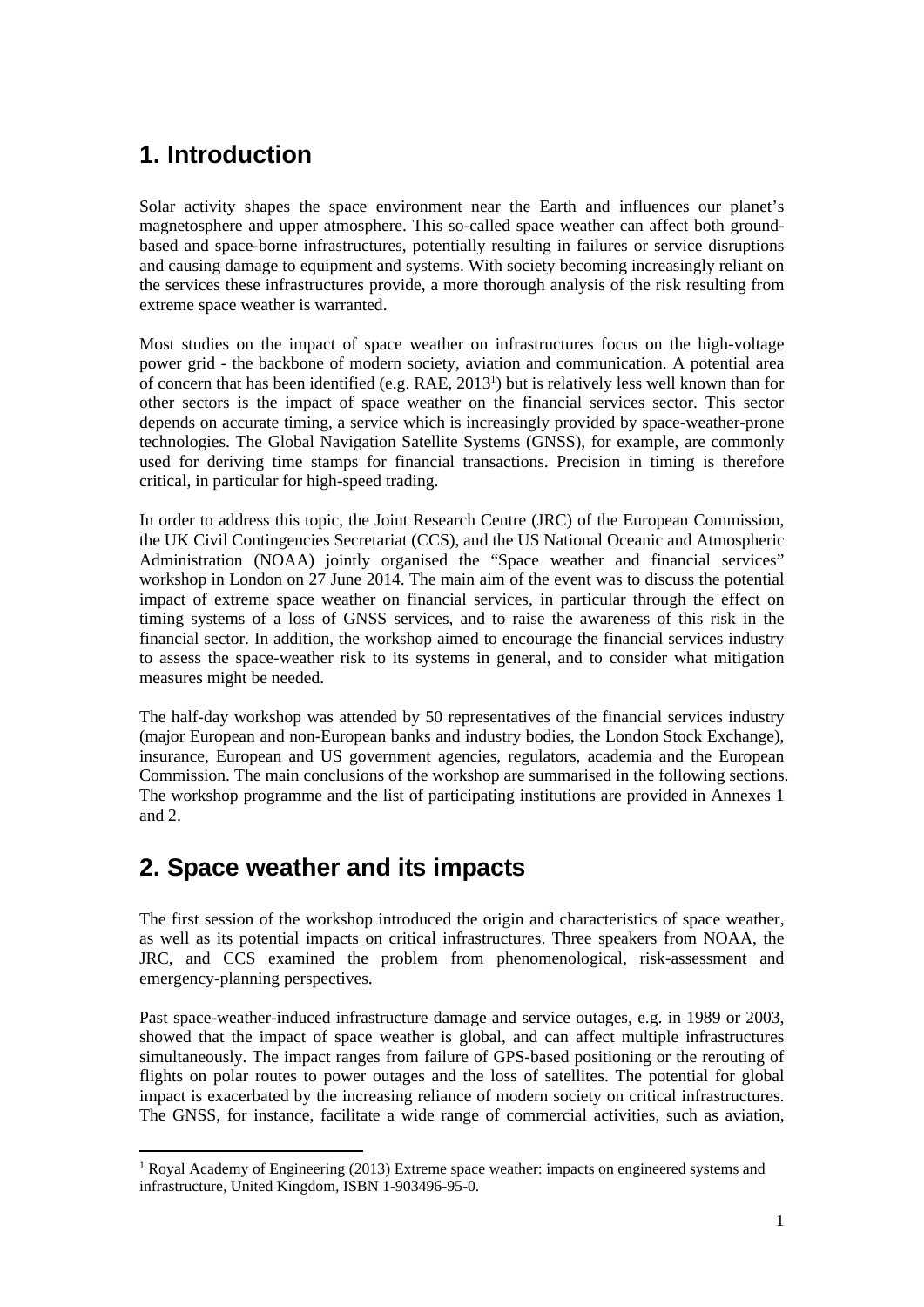road and marine transport, precision agriculture, banking and the control of power grids. A loss of GNSS services would therefore be broadly disruptive.

There are three types of solar activity that can affect critical infrastructures: 1) Solar flares, which can trigger radio blackouts and disturb the GNSS network, radar, and ground- and space-based communications (including high-frequency communication); 2) solar radiation storms, which can affect satellite operations and aviation; and 3) the ejection of large quantities of magnetised solar plasma (so-called Coronal Mass Ejections or CMEs), which can cause geomagnetic storms on Earth. These storms have potentially significant consequences on satellite operations, aviation, power-grid operations, rail networks and GNSS. Fast CMEs with speeds of up to 3,000 km/s are of greatest concern and appear to occur every few years. Fortunately for human activities, most of them miss the Earth, or carry a magnetic field with a polarity that does not induce a geomagnetic storm. The predictability of space weather is still limited, and so is the early-warning lead time.

There is increasing awareness of the threat of extreme space weather to infrastructures, which has led to the inclusion of worst-case scenarios in the national risk-assessment programmes of some countries (e.g. UK, Sweden, The Netherlands, Norway, USA). However, a quantitative risk assessment is rendered difficult by the fact that the frequency of extreme space-weather events is not precisely known. In the UK and USA, the occurrence probability of an extreme space-weather event is evaluated at 6-12 % in the next 10 years. With respect to impact, there are infrastructure sectors that have started looking into their vulnerability, e.g. the power grid, but interdependencies between infrastructures are not currently fully understood or assessed. Better understanding and routine assessment of interdependencies would help to improve resilience to possible cascading effects from this risk. This is compounded by the global footprint of extreme space weather, which challenges common business-continuity assumptions such as the replaceability of services and the continued availability of specialist knowledge, skills and equipment.

In response to the space-weather threat, the US government and regulatory bodies have set up working groups tasked with establishing standards and creating emergency-response plans to address space-weather-related issues more effectively. In the UK, the Civil Contingencies Secretariat is working with partners in Government, academia and industry to develop a national cross-cutting response plan to reflect the wide range of simultaneous impacts on critical infrastructures in case of extreme space weather. The reasonable worst-case baseline scenario is a Carrington-type solar storm<sup>2</sup> that would affect satellites, telecommunication, transport, and the power grid. While uncertainties remain, progress is being made to prepare for this threat. In this context, multilateral and international collaboration is deemed necessary, considering that national response capabilities could be overwhelmed by an extreme solar event affecting a large geographical area, and impacting on many different infrastructures.

The key messages from Session 1 are:

 $\overline{a}$ 

- Space weather has a global footprint and can affect multiple infrastructures at the same time.
- The susceptibility of society to space weather is increasing due to its reliance on services provided by vulnerable infrastructures and interdependencies between infrastructures.

<sup>&</sup>lt;sup>2</sup> The Carrington event of 1859 is the largest solar storm recorded. It is believed that a similar solar storm occurring nowadays would cause significant and possibly long-lasting disruption to modern society (cf. National Research Council (2009) Severe Space Weather Events - Understanding Societal and Economic Impacts: A Workshop Report - Extended Summary, Washington, DC: The National Academies Press).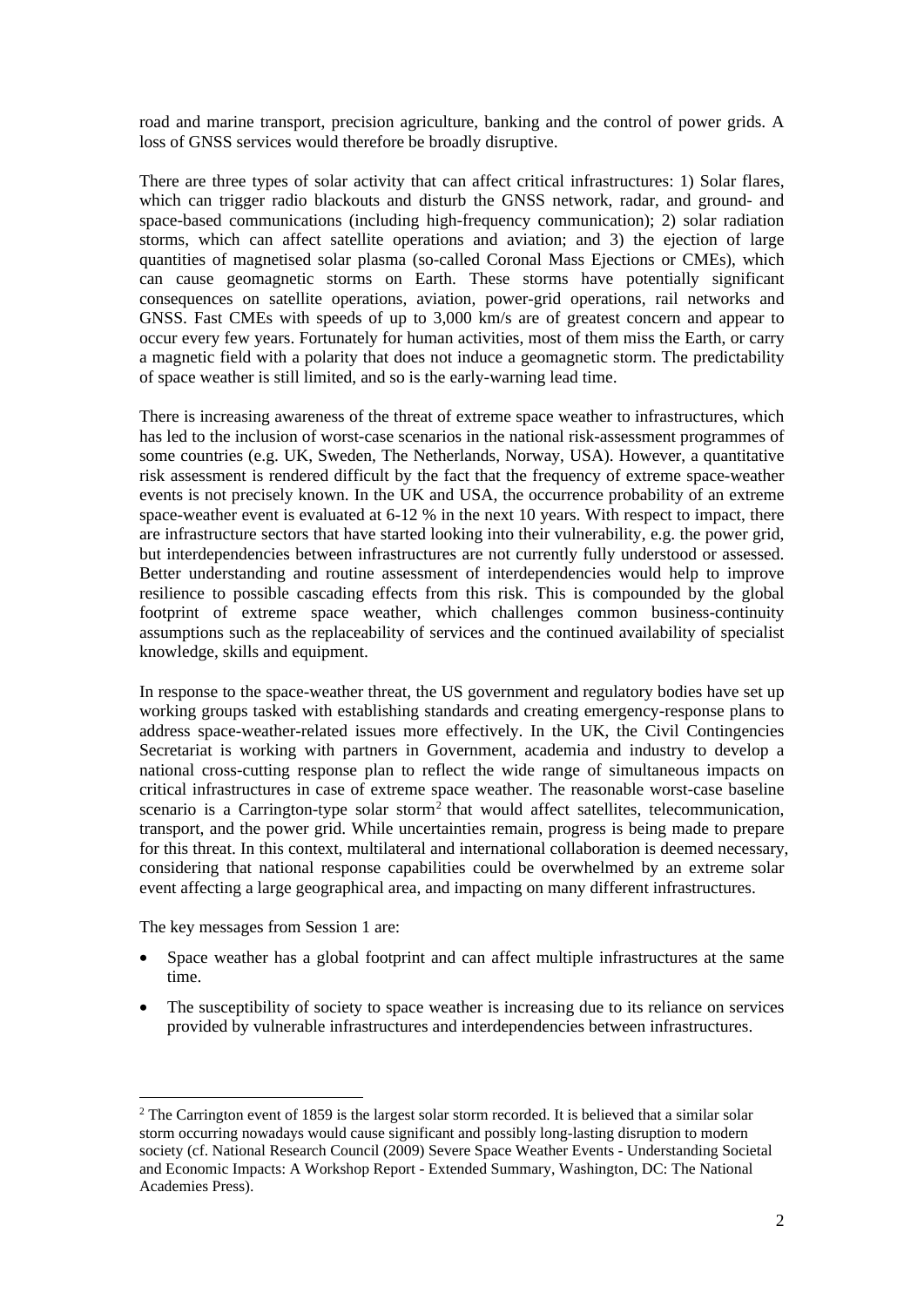- Awareness of the space-weather threat is increasing and some countries have included it in their strategic national risk assessment.
- Interdependencies between critical infrastructures need to be considered in the spaceweather risk assessment. These interdependencies are complex and therefore not always fully understood or routinely assessed.
- Emergency-response planning for extreme space-weather impact on society should consider the full range of potentially affected infrastructures.
- Multilateral and international collaboration for response planning is necessary to cope with extreme events that overwhelm national response capacities.

#### **3. GNSS issues and what they mean for financial systems**

In the second session, two speakers from the University of Bristol and the UK Financial Conduct Authority discussed the dependence of financial markets on accurate timing, and the UK regulatory requirements for ensuring resilience of the financial sector.

Timing is crucial in the financial sector, considering that exchange matching engines can operate at about one million transactions per second, and the same assets trade at multiple exchanges. Delayed or inaccurate time stamps affect the order of executed transactions and can therefore give a distorted picture of the current value of assets. Consequently, if timing is poor, the operator loses the overview of his or her current risk position. In such a situation, the prudent course of action would be to stop trading until reliable timing is re-established.

The fragility of the financial market and its dependence on accurate timing is illustrated by the Flash Crash on 6 May 2010. A combination of volatile market conditions, a sell algorithm gone awry that traded E-Mini S & P 500 contracts, and high-frequency trading triggered the crash. A contributing factor was the time delay in quotes from the New York Stock Exchange because of an exceptionally high trading volume on that day. Although delayed, these quotes were time-stamped as fresh, which created confusion as to the true current prices of stocks. As traders withdrew from the markets in the face of uncertainty, thereby removing liquidity, some shares plummeted to a price of 1 cent while others skyrocketed to astronomical levels. Prices started to recover only when an automatic stabiliser cut in and paused trading of the E-Mini S & P for five seconds to prevent further price declines. This example shows that there is also a risk resulting from poor knowledge of space weather amongst traders who could have an incentive to sell unnecessarily if a severe event was forecast and they based their actions upon extreme scenarios available on line.

With its inherent dependence on time-stamping, the financial sector is vulnerable to all events that result in a loss of accurate timing, including extreme space weather through its impact on GNSS. Awareness of this vulnerability varies among financial operators, which has led to non-uniform levels of preparedness. Some exchanges have global high-precision networks with multiple atomic clocks as a backup; others use a GPS feed but have no fallback option in case the satellite signal is lost.

In the UK, regulators require financial market infrastructures to identify sources of operational risk and its likelihood, and to mitigate this risk to ensure high levels of resilience in case of major disruption. The obligation to identify threats and assess their impact also applies to external and unexpected hazards which could in principle include extreme space weather. The regulatory approach for risk mitigation is, therefore, generic. If new risk priorities are identified, the planning can be topped up.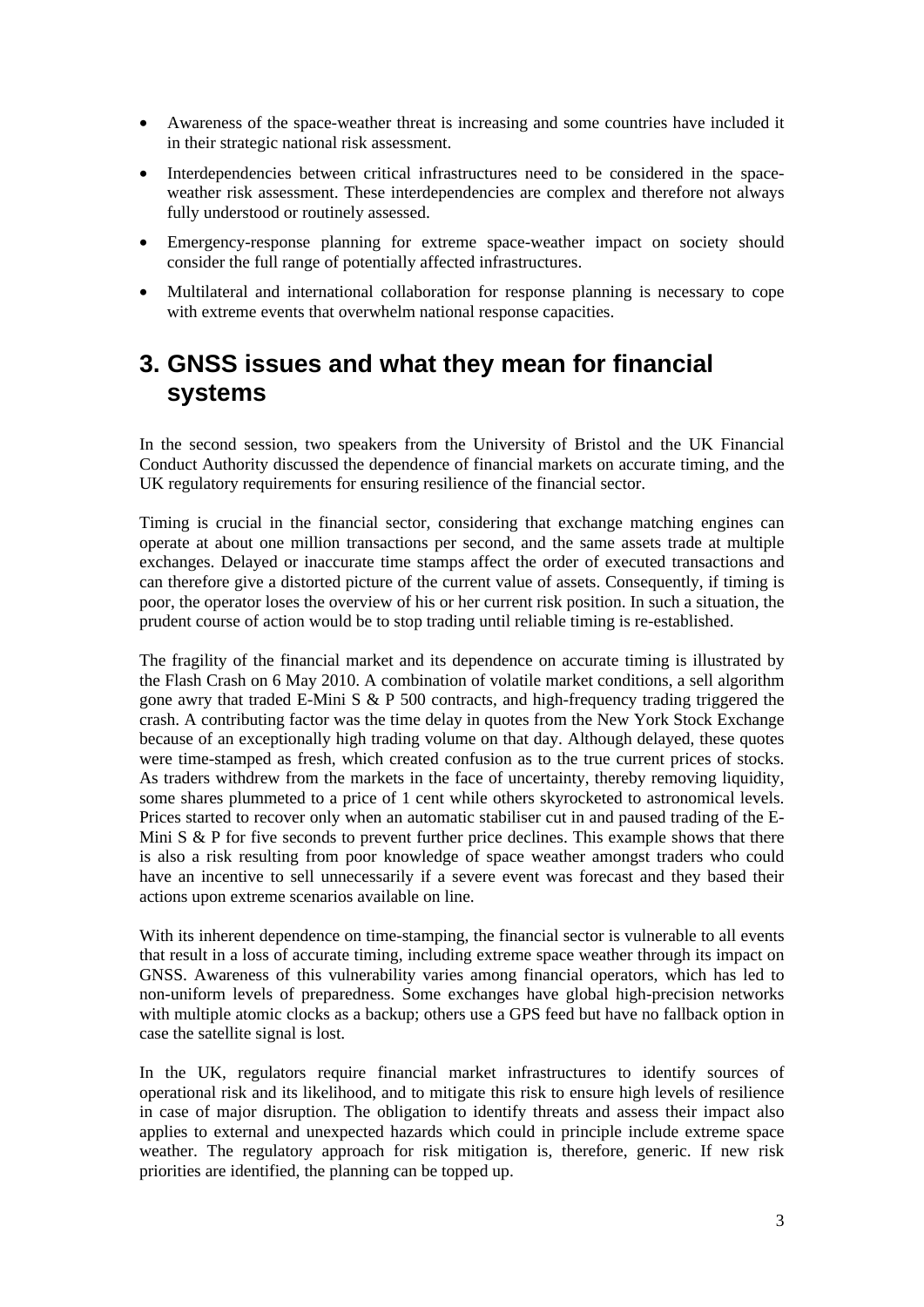According to UK regulatory requirements, risk reduction should be achieved by implementing appropriate systems, policies, procedures and controls that allow the identification, monitoring, and management of operational risks. This includes a business continuity plan (BCP), procedures for communicating and testing plans, and processes to facilitate management of change. These arrangements should enable financial infrastructures to function in case of disruption, to limit the losses caused, and to ensure timely recovery. How these requirements are implemented depends on an operator's business model and exposure. Major incidents involving financial infrastructures muse be reported to the respective regulators as soon as possible.

The key conclusions from Session 2 are:

- Accurate time stamps are necessary to determine the prices of assets. These time stamps are often derived from vulnerable space-borne infrastructures.
- In case of an event in which timing is lost, true prices cannot be established. This can cause or exacerbate market disruptions or crashes.
- In such a situation, it would be prudent to suspend trading until reliable timing can be reestablished.
- Awareness of extreme space weather and the associated vulnerability of the financial sector appears to be limited across operators and regulators.
- Preparedness levels of financial operators to loss of GNSS services are not uniform.
- The UK regulatory framework for financial market infrastructures requires the identification of external and unforeseen threats, and an assessment of their potential impact. Extreme space weather should be included in the assessment.

#### **4. Mitigation for loss of GNSS**

In the third session, three speakers from the UK Met Office, the UK National Physical Laboratory, and the University of Bath provided an overview of mitigation options available in the case that GNSS services used for timing purposes are lost.

The UK Met Office has created its own 24/7 space-weather forecasting capability to support the industry and government in the UK. It has engaged in operational collaboration with the NOAA Space Weather Prediction Centre and the British Geological Survey and adds UKcentric advice and impact to daily space-weather forecasts. The Met Office's current capabilities include the provision of space-weather alerts and warnings (radio blackout alerts, geomagnetic watches, proton/electron flux warnings), technical guidance and plain-language forecasts. These products are currently available to restricted recipients only. They are the basis on which the Met Office teams prepare advice and guidance for external stakeholders and customers. Enhancements planned for the coming 12 months include the introduction of sector-specific web pages (e.g. for power-grid operators), information to the public, and the implementation of new models and model improvements (e.g. forecasts of solar energetic particle events, improved flare forecasts).

The UK National Physical Laboratory (NPL) is the home of the UK's timescale UTC (NPL) which is the national realisation of Coordinated Universal Time. The timing accuracy currently achieved is  $2 \times 10^{-16}$  which translates to an error of 1 second in 158 million years. Timing is used for a variety of actions in the financial sector, such as trading, instrumentation, forensics, and risk evaluation, as well as for regulatory purposes. In NPL's experience, awareness of the financial sector's dependence on timing is slowly increasing in the UK.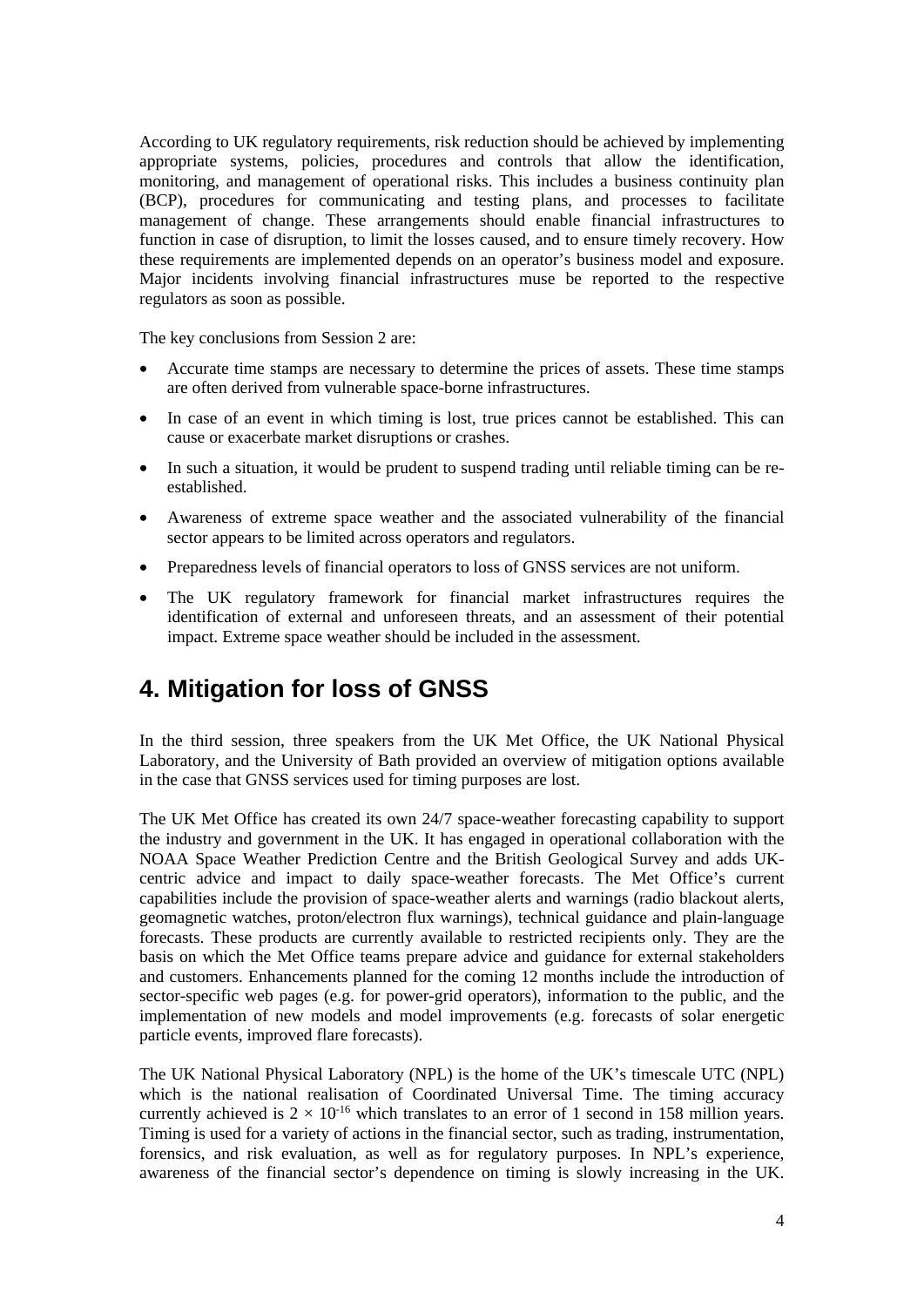However, there is not much information available on how timing is implemented, and there is no common clock. As an alternative to timing via GNSS, the NPL offers a certified microsecond timing solution via optic fibre. This reduces the vulnerability to space weather, and also to jamming or spoofing. In addition, the NPL time signal is resilient owing to an atomic clock redundancy at the hub with a holdover capacity of over a month.

GNSS signals are weak, and are subject to interference from space weather. As a consequence, signal delays or fluctuations can result, with more or less significant impact on services using the GNSS for timing purposes. It is believed that signal delays caused by space-weathertriggered changes in the ionosphere could be mitigated for moderate space weather, such as the conditions during the Halloween Storm in October 2003. The use of multi-frequency receivers should be capable of largely eliminating the delay error in most cases owing to the frequency dependence of the signal delay. It is unclear, however, what would happen under conditions of extreme space weather. Signal-strength fluctuations due to ionospheric scintillation and the subsequent inability of the receiver to track the signal are more difficult to mitigate. In fact, under extreme space-weather conditions, the loss of GNSS services seems certain although timing services are more resilient than those for navigation as connection is needed with only one satellite rather than several. In this case, alternative, relatively inexpensive, timing methods or holdover capability is required. A possible mitigation option in case of GNSS-disciplined clocks would be the use of holdover oscillators that are disconnected from the satellite when a problem is detected. This requires timely and reliable early warning and a definition of the point in time at which the oscillator should disconnect. In addition, the oscillator quality significantly impacts the timing error.

The main outcomes from Session 3 are:

- There are European and US space-weather forecasting capabilities to support early warning of governments and vulnerable industries.
- The financial services sector needs to identify its vulnerabilities and the early-warning services it requires to render its activities more resilient.
- Under extreme space-weather conditions the loss of GNSS services seems certain, and alternative timing methods or holdover capability are required.
- Alternative timing options exist and they are not too costly.

#### **5. Discussion**

Following the introductory sessions on space weather, its potential impact on infrastructures, and consequence mitigation options, this session aimed at capturing first reactions and comments by the audience.

Awareness of the financial sector's vulnerability to space weather appears to be limited. This concerns both the direct impact on the sector via its GNSS dependence and the indirect impact through space-weather effects in other critical infrastructures the sector relies on (e.g. power grid, communication, transport). In case of extreme space weather, the consequences might not be easily foreseeable due to the multiplicity of infrastructures and the simultaneous impact.

Concern was voiced with respect to regionalisation effects related to space weather, as areas in sunlight or around midnight would be affected more. With the financial market operating globally, serious repercussions on trading are possible due to timing errors, even if an operator's own country or continent does not experience the space-weather event. These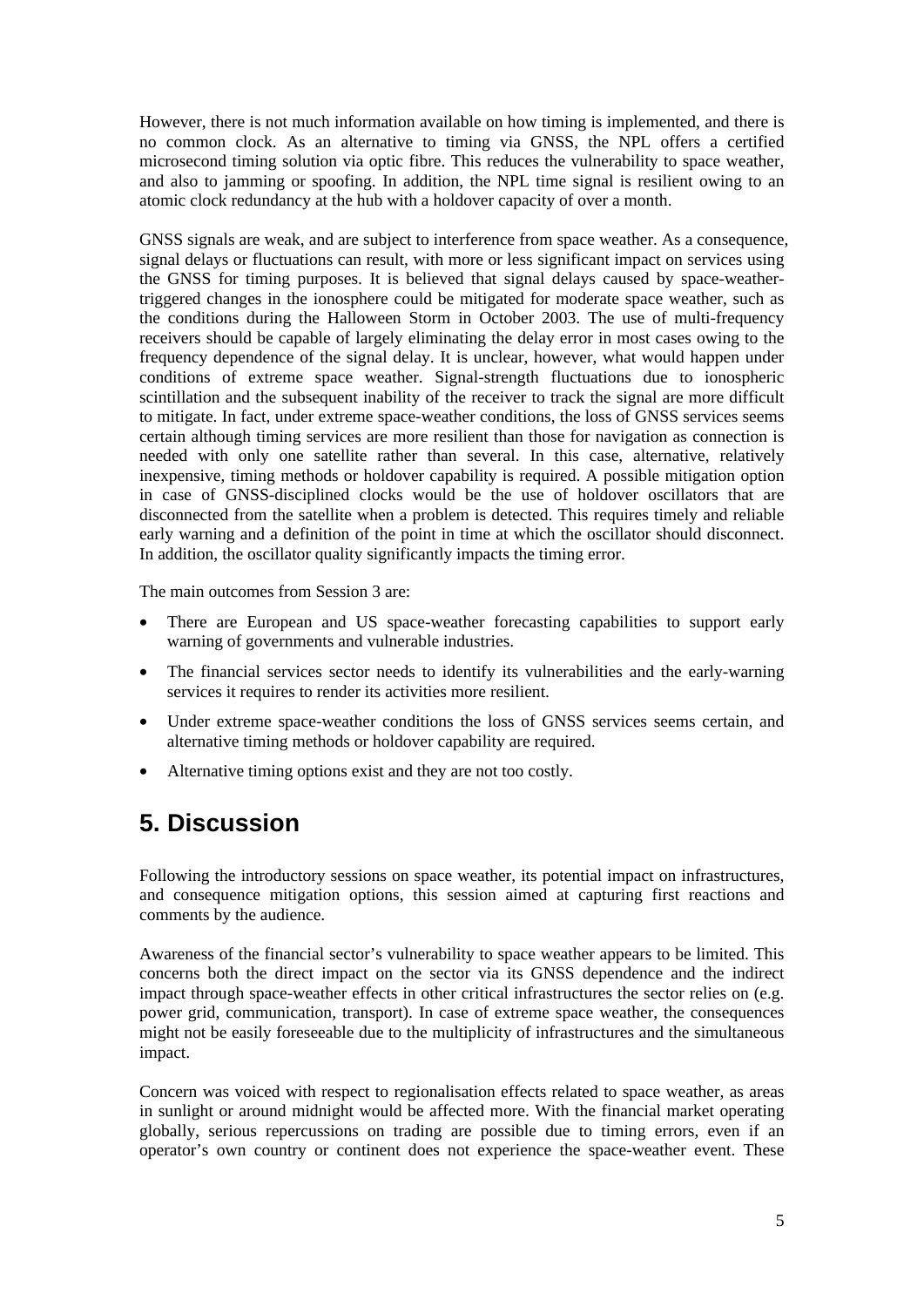interdependencies need to be understood before evaluating the resilience of the financial sector to space-weather-induced critical-infrastructure disruptions.

There was agreement that the space-weather risk can in principle be mapped in the financial operators' Business Continuity Plan provided that sufficient information is available on the nature of the potential impact and its probabilities. However, there is a need to know if and how standard preparedness planning assumptions are challenged in case of extreme space weather. While there is some experience from other types of infrastructures to draw from, the current state of knowledge on space-weather impact on the financial sector is insufficient to make this determination. Targeted research efforts in collaboration with industry are required to shed light on this issue.

Mitigation options for timing errors are available and range from land-based time signals, cheaper oscillators up to very sophisticated holdover systems. In addition to significantly hardening the financial market to loss of GNSS services, any measure taken to mitigate against space weather could help to mitigate also against other risks, e.g. signal jamming of spoofing. The implementation of such measures has probably been hampered by a lack of awareness of the risk by operators and regulators.

Another issue raised was the availability of early warning tailored to the specific needs of the financial services sector in case of extreme space weather. Currently, no such warning mechanism is in place, in contrast to other types of infrastructures. Further study is required to define the events and threshold magnitudes that are severe enough to trigger a warning or an alarm, as well as the associated potential impacts on the financial market and a response framework. In the UK, the Met Office, the Civil Contingencies Secretariat and HMT would be involved in this task, which should be carried out in close collaboration with the financial sector in order to capture the industry's specific needs and requirements. In parallel, the existing communication mechanism and protocols should be enhanced that allow information to flow smoothly and effectively to and between the stakeholders in case of a major event.

There was a call for national coordination and guidance in the UK to address the financial sector's vulnerability to space weather. Since the industry operates globally, international coordination is also required to counteract regional space-weather effects.

#### **6. Conclusions**

Extreme space weather would be a global event that could impact many different criticalinfrastructure sectors with potential long-term service disruptions. In the past, space weather has already affected aviation, the power grid, and communication infrastructures on Earth or in orbit. It is clear that also the financial sector could be impacted, especially during extreme events, in particular through its dependence on GNSS services. As a first step towards reducing the risk to financial market infrastructures, awareness needs to be raised among the stakeholders. This should then permit members of the sector to assess their vulnerabilities to this risk. In order to support this process, the following questions need to be addressed:

- What is the vulnerability of the sector to a loss of GNSS services?
- What are the consequences of prolonged GNSS service disruption?
- Are there sufficient redundancies in the system to prevent or limit impacts, or are backup systems available?
- Are existing mitigation measures (both technical or organisational) sufficient under extreme space-weather conditions?
- If not, what new measures should be adopted?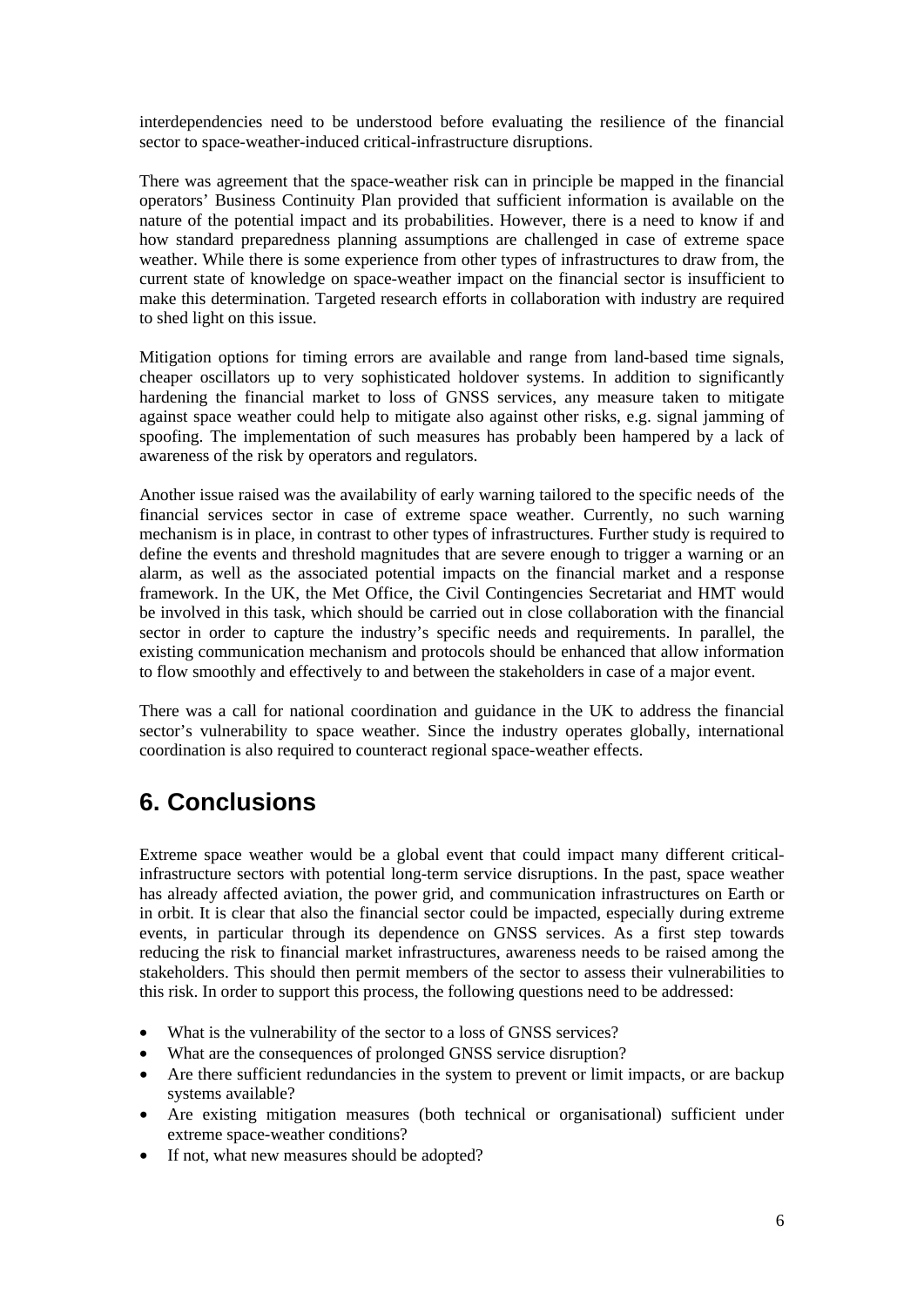• How might the impacts on other sectors, e.g. power and transport, affect operators' wider BCP planning?

Addressing these issues would enable an assessment by operators in the sector to evaluate if the benefits of implementing mitigation outweigh its costs.

With respect to early warning, financial operators need to specify what prediction capacity they need, both in terms of timeliness and warning contents. A further task is to develop an understanding in the industry of how to take advantage of early-warning information.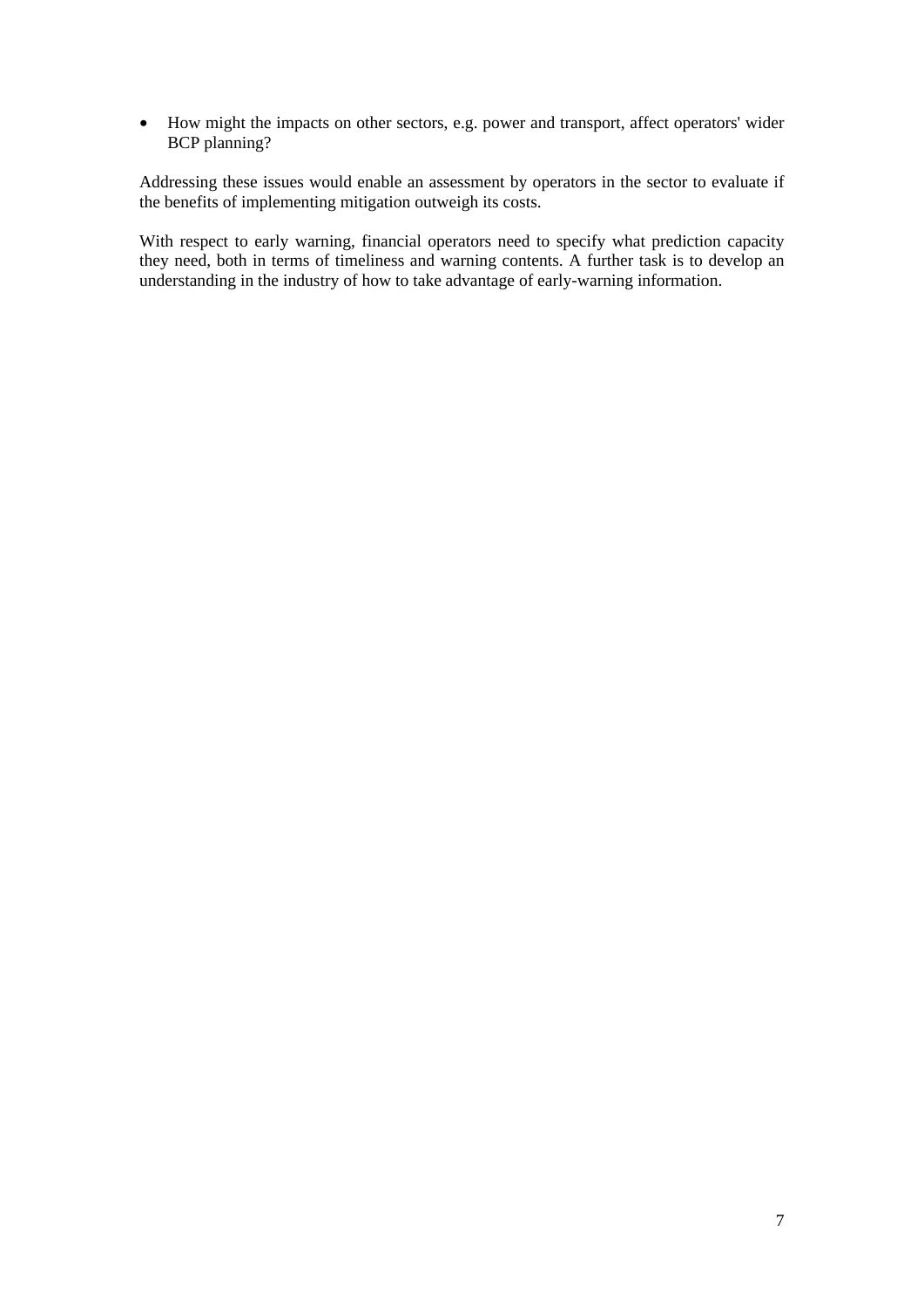#### **ANNEX 1: Agenda**

#### **Space Weather and Financial Services FINAL PROGRAMME**

#### **Europe House, London Friday 27 June 2014**

- 09:00 09:15 Registration
- 09:15 09.45 **Opening Building resilience to societal risks** *Stephan Lechner, Director, IPSC, Joint Research Centre Philippa Makepeace, Deputy Director, UK Civil Contingencies Secretariat*
- Chair: Elisabeth Krausmann, JRC
- 09:45 10:15 **Space weather, what causes it, and how it is monitored** *Bill Murtagh, US NOAA*
- 10:15 10:55 **The impacts of space weather** 
	- **Space weather effects in an international context** *Neil Mitchison, JRC*  Severe space weather: the impact in the UK

*Chris Felton, UK CCS Discussion* 

10:55- 11.15 Coffee break

Chair: Bill Murtagh, NOAA

#### 11:15 - 12:05 **GNSS issues and what they mean for financial systems**

- **Why timing matters in financial markets**
- *Philip Bond, University of Bristol*

**Financial Sector Resilience** *Jagesh Thakkar, UK Financial Conduct Authority Discussion* 

Chair: Philippa Makepeace, CCS

#### 12:05 - 12:55 **Mitigation for loss of GNSS**

- Provision of forecasts and alerts *Mark Gibbs, UK Met Office*
- 
- Fibre optic link to UTC time signal *Leon Lobo, National Physical Laboratory*
- Holdover options for GNSS clocks *Robert Watson, University of Bath*
- *Discussion*

Chair: Neil Mitchison, JRC

12:55 – 13:30 **Final discussion, round up and next steps**

13:30 - 14:30 Networking buffet lunch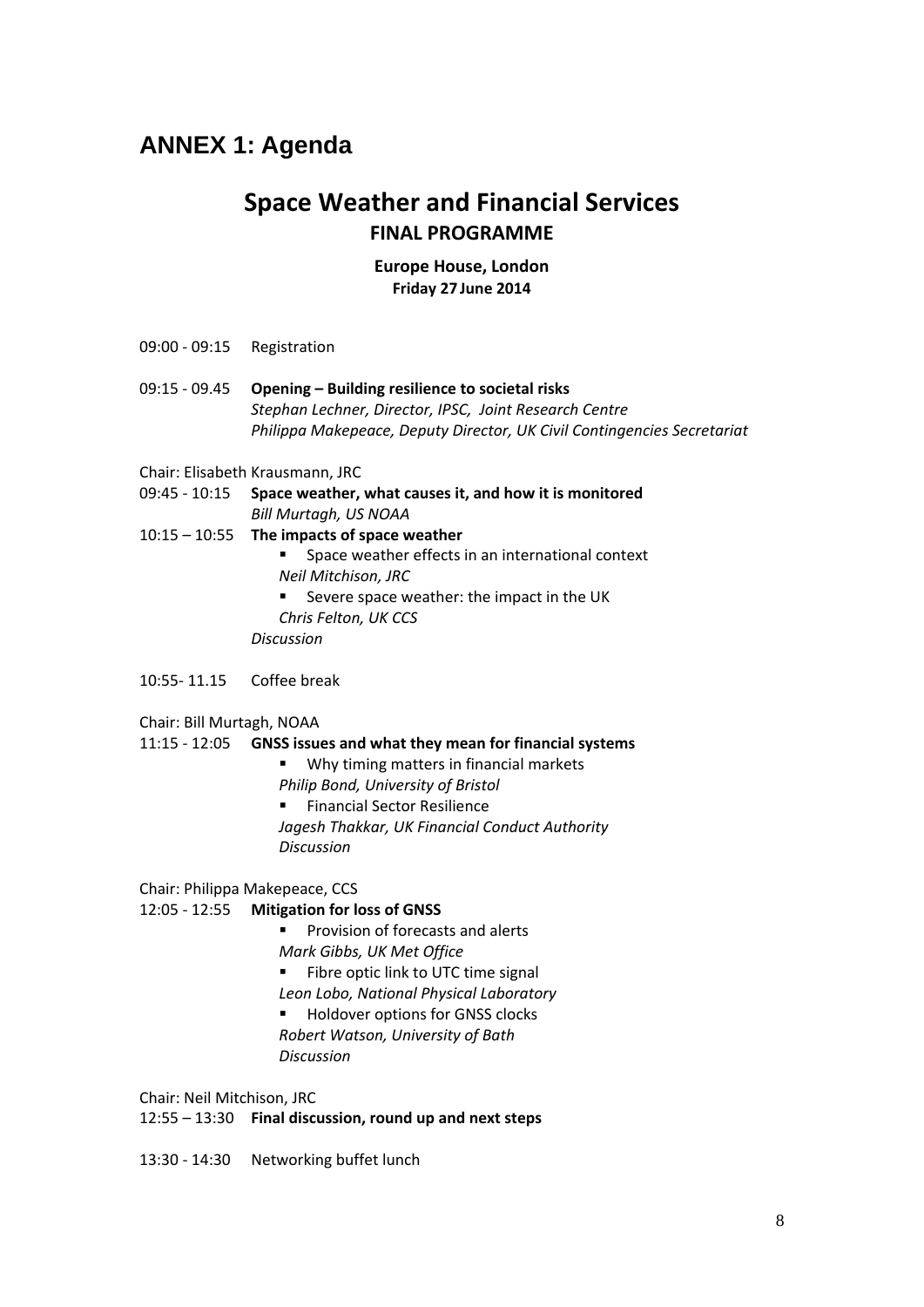### **ANNEX 2: Participating institutions**

Bacs Payment Scheme Ltd., UK Bank of England BNP Paribas Civil Contingencies Secretariat, Cabinet Office, UK Clearing House Automated Payment System (CHAPS), UK City of London Corporation Department for Business, Innovation and Skills, UK Government Department for Environment, Food and Rural Affairs, UK Government Department of Homeland Security, USA Electric Infrastructure Security Council European Commission, Joint Research Centre Faster Payments Scheme Ltd., UK Financial Conduct Authority, UK Goldman Sachs **HSBC** HM Treasury, UK JP Morgan LCHClearnet Lloyds Banking Group Lloyd's of London Man Group plc, UK Met Office, UK National Physical Laboratory, UK NOAA, USA Payments Council, UK Satellite Applications Catapult, UK Swedish Civil Contingencies Agency UBS University of Bath, UK University of Bristol, UK VocaLink Ltd., UK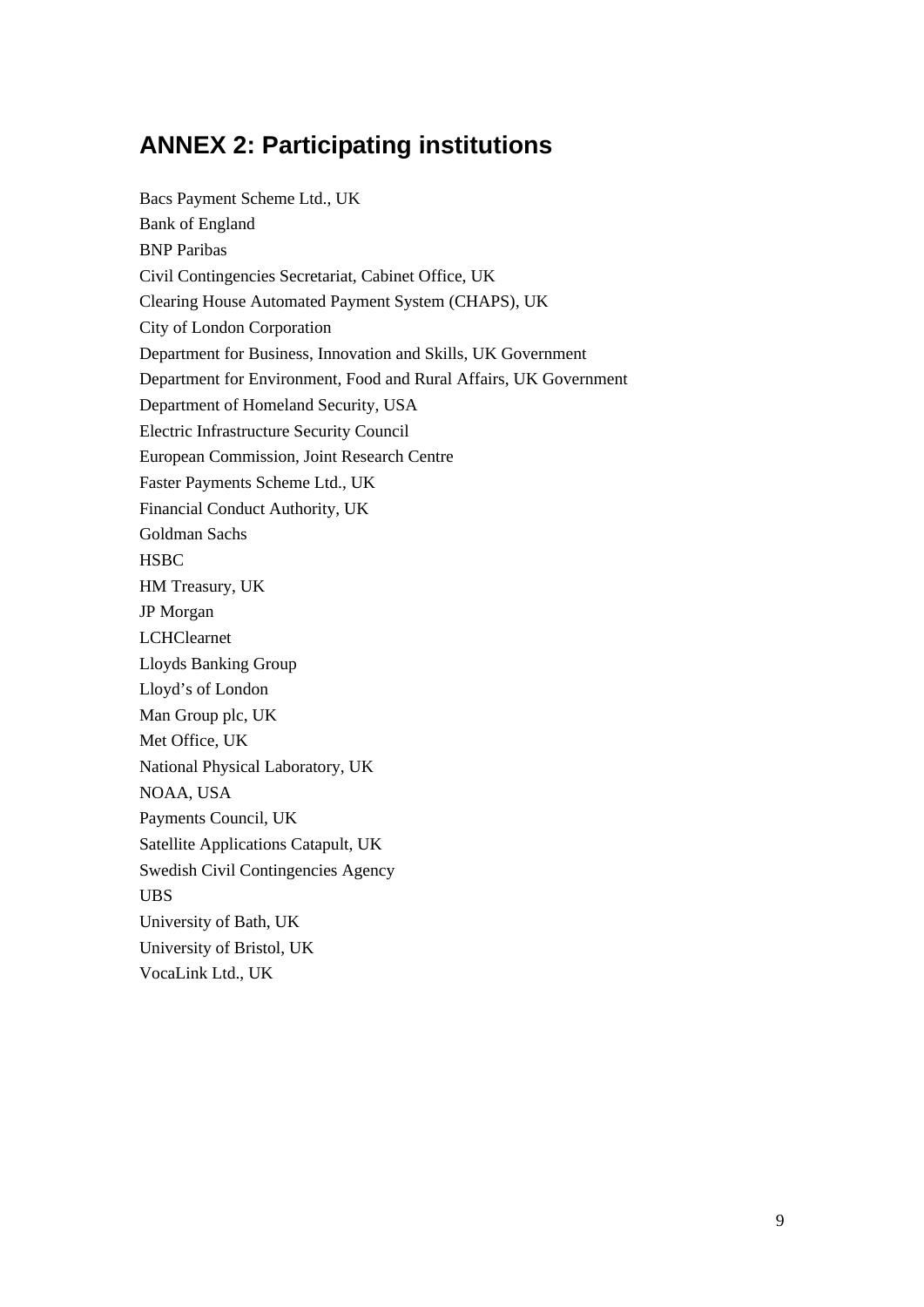Europe Direct is a service to help you find answers to your questions about the European Union Freephone number (\*): 00 800 6 7 8 9 10 11 (\*) Certain mobile telephone operators do not allow access to 00 800 numbers or these calls may be billed.

A great deal of additional information on the European Union is available on the Internet. It can be accessed through the Europa server http://europa.eu.

How to obtain EU publications

Our publications are available from EU Bookshop (http://bookshop.europa.eu), where you can place an order with the sales agent of your choice.

The Publications Office has a worldwide network of sales agents. You can obtain their contact details by sending a fax to (352) 29 29-42758.

European Commission EUR 26882 EN – Joint Research Centre – Institute for the Protection and Security of the Citizen

Title: Space Weather and Financial Systems: Findings and Outlook

Authors: Elisabeth Krausmann, Chris Felton, William Murtagh, Neil Mitchison, Stephan Lechner

Luxembourg: Publications Office of the European Union

2014 – 16 pp. – 21.0 x 29.7 cm

EUR – Scientific and Technical Research series – ISSN 1831-9424

ISBN 978-92-79-43554-6

doi:10.2788/18855